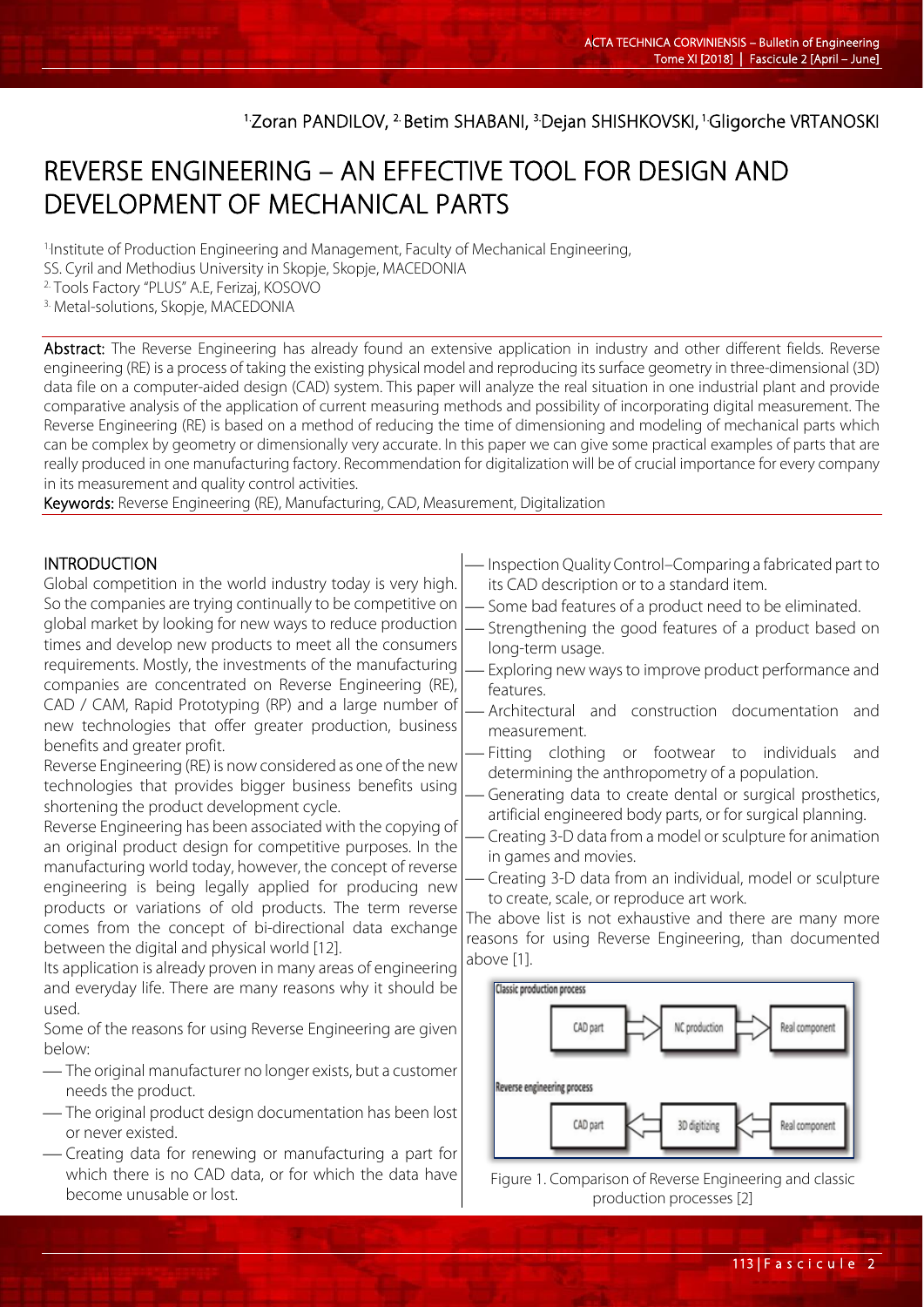Classic machining process begins from CAD model and ends by component production. Reverse Engineering process is opposite. At the beginning is real component and it ends with digital model. This is shown on Figure 1 [2].

## DEVELOPMENT AND APPLICATION OF REVERSE ENGINEERING

Reverse Engineering covers a variety of approaches to reproduce a physical object with the aid of drawings, documentation, or computer model data. In the broadest sense, Reverse Engineering is manual work or use of computer and some kind of software to reproduce something.

Reverse Engineering is one of the methods used by companies in order to accelerate their product design process and this method is desire for access to the new technologies with minimum cost, risk and time [11]. This method in the developing countries that are not so advanced in terms of product and technology design knowledge, compared to the developed countries, is a logical response to increase designing capability and accelerate the design and manufacturing process.

Reverse Engineering is no longer used just only for bringing again the old technology back to life. It is also for using existing or old technology as a launch pad directly into the future [3].

Reverse Engineering techniques are being used in a wide range of applications and it is not restricted only to the industry. The type of Reverse Engineering that will be discussed in this paper is a technique where the physical dimensions of a part are being captured in order to be produced a detailed drawing of the part. In the Computer Aided Manufacturing (CAM) world, this is referred as part to CAD conversion, where the geometry of the physical objects is captured as digital 3-D CAD Data [4].

The generic process of Reverse Engineering is a three-phase process shown in Figure 2. The three phases are: scanning, point processing, and development for the particular application specific geometric model [1].

- Scanning Phase: This phase is connected with the scanning strategy. Its include: selecting the correct scanning technique, preparing the part to be scanned, and performing the actual scanning to capture information that describes all geometric features of the part such as steps, slots, pockets, and holes.
- Point Processing Phase: This phase involves importing the point cloud data, reducing the noise in the data collected, and reducing the number of points. A wide range of commercial software are available for point processing. The output of the point processing phase is a clean, merged, point cloud data set in the most convenient format.
- Application-Geometric Model Development Phase: The generation of CAD models from point data is probably the most complex activity within Reverse Engineering.

order to be generated surfaces that accurately represent the three-dimensional information described within the point cloud data sets.



Figure 2. Reverse Engineering – the generic process [1] Reverse Engineering strategy must consider the following:

- Reason for Reverse Engineering of a part
- Number of parts to be scanned–single or multiple Part size–large or small
- Part complexity–simple or complex
- Part material–hard or soft
- Part finish–shiny or blurry
- Part geometry–cylindrical or prismatic and internal or external
- Accuracy required–linear or volumetric

Computer-Aided Reverse Engineering (CARE) relies on the use of computer-aided tools for obtaining the part geometry, identifying its material, improving the design, tooling fabrication, manufacturing planning and physical realisation. The structure is shown in Figure 3.

A solid model of the part is the backbone for Computer-Aided Reverse Engineering. The model data can be exported from or imported into CAD/CAE/CAM system using standard formats such as IGES, STL, VDA and STEP. The three most important sets of data in Reverse Engineering activities are related to the CAD model generation, material identification, and manufacturing [5].

Reverse Engineering (RE) is generally defined as a process of analyzing an object or existing system using hardware and software, to identify its components, their interrelationships and to investigate how it works in order to redesign it or produce a copy without access to the design from which it was originally produced.

Sophisticated surface fitting algorithms are required in destructive. Outputs of the Reverse Engineering data Reverse Engineering hardware is used for Reverse Engineering data acquisition, which for 3-D modeling, is the collection of geometric data that represent a physical object. There are three main technologies for Reverse Engineering data acquisition: contact (Figure 4.), noncontact and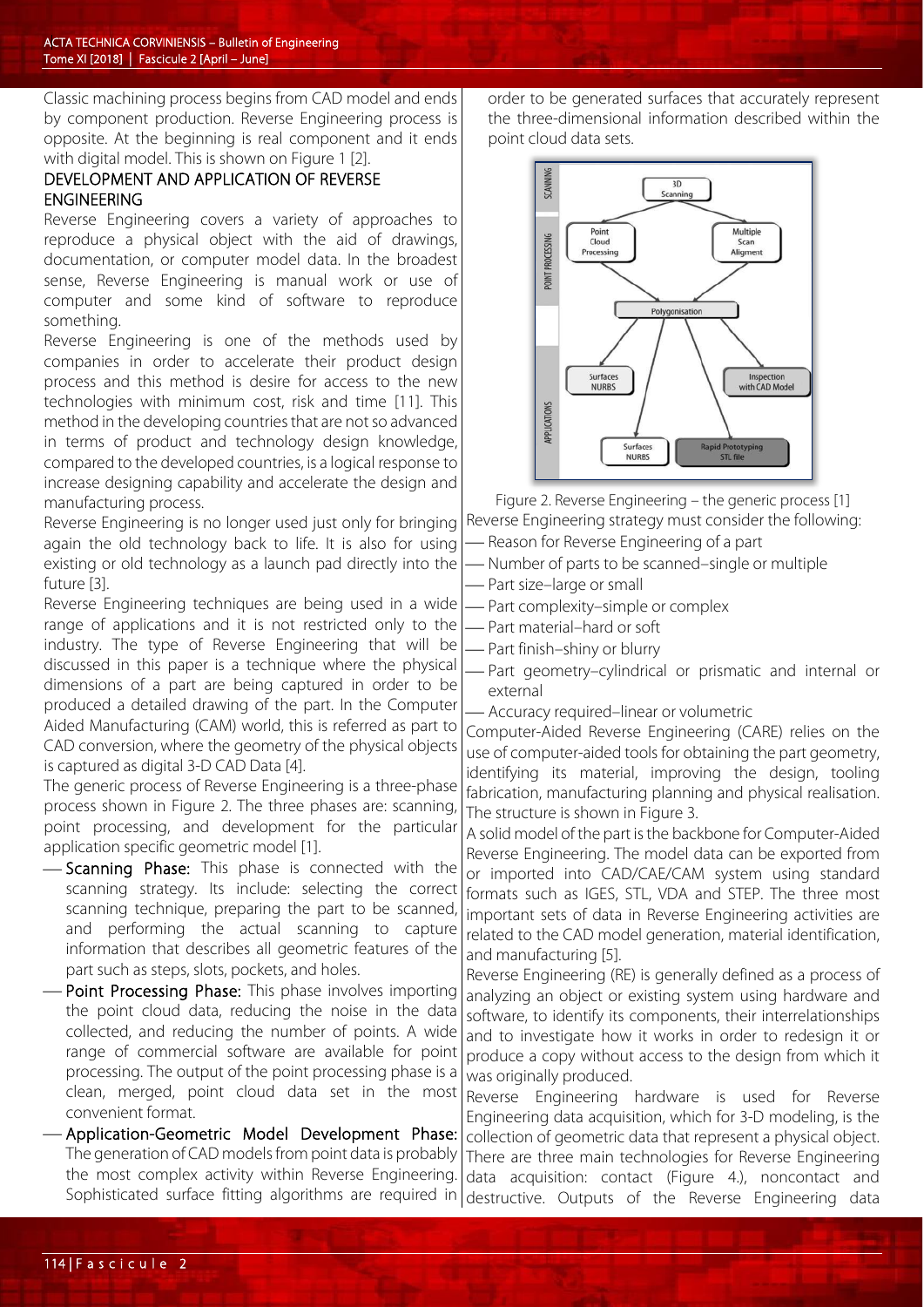#### acquisition process are 2-D cross-sectional images and point clouds that define the geometry of an object.







Figure 4. Reverse Engineering hardware classification [1] Reverse Engineering software is used to transform the Reverse Engineering data produced by Reverse Engineering hardware into 3-D geometric models. The final outputs of the Reverse Engineering data processing chain can be one of two types of 3-D data: (i) polygons or (ii) NURBS (no uniform rational B-splines). Polygon models, which are normally in the STL, VRML, or DXF format, are commonly used for rapid prototyping, laser milling, 3-D graphics, simulation, and animations. NURBS surfaces or solids, are frequently used in Computer-Aided Design, Manufacturing, and Engineering (CAD-CAM-CAE) applications [1].

Except the advantages obtained by the use of Reverse Engineering, during the implementation, we encountered some barriers that are necessary to be overcome for its wider acceptance. As can be seen from Figure 5, this study proposes a three-phased factor analysis approach in order to determine the critical factors that effects the adoption of Reverse Engineering technologies.

- Factor determination phase is a hypothetical research model and it uses a multidimensional model to represent the organizational, environmental, and project dimensional factors. Using of such dimensional model allows clustering the factors, and also facilitates a logical data collection and analysis study.

 Data collection phase offers a qualitative approach using interviews with experts in the field of Reverse Engineering. The data collection was carried out by Reverse Engineering Expert and a qualified Coordinate Measuring Machine (CMM) operator. Both of them analyzed the collected data. Face-to-face interviews, approximately 50 minutes long, were conducted. The number of interviewees was determined during data collection. The interviewing was stopped in the moment, when no new information was obtained from interviewees and saturation was reached.

Data analysis phase is closely aligned with the empirical phase. After data are collected, the data are prepared for analysis. The quantitative data are typically entered into a statistical program and qualitative data are often transcribed in order to facilitate data analysis.



Figure 5. Factor analysis approach [1]

As we know with Reverse Engineering, for an existing mechanical part we make the technical drawings in order to make a production of it. Because the original part already physically exists, some people believe that Reverse Engineering and duplicating are the same.

But this is not true, because duplicating process is based on expected short time benefits in order to make profit through manufacturing of products which will provide less of the properties and functional specifications compared with the original products. Duplicating differs from Reverse Engineering in sense that products made with duplicating will result in products on low level technology. In case of complicated products, duplicating will not result in adoption of technology of manufacturing. Instead of that, Reverse Engineering will result in preparing production technology, similar or better, than previous used for manufacturing the original part. Manufacturing of products with Reverse Engineering approach is based on a long term benefits and innovations. Application of updated standards, manufacturing of optimized products and working on products development and improvement is the best scheme in adopting Reverse Engineering methods [3].

## TECHNIQUES AND TOOLS FOR CASE STUDY

Main techniques used by Reverse Engineering for our case study are calipers used for measurement, Autodesk Inventor software used for CAD modelling and CNC Milling machine that it used for realising the physical part. The current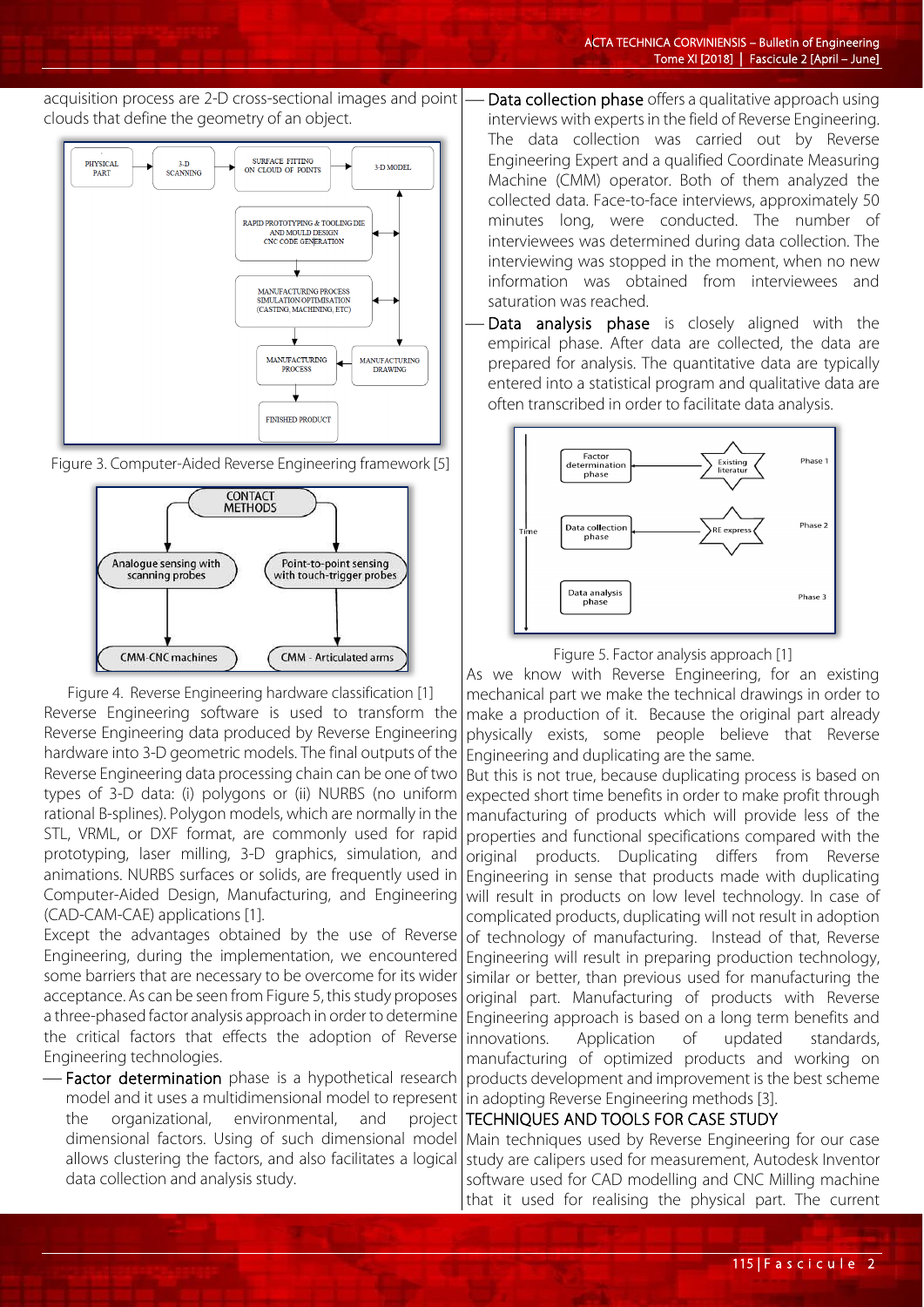situation in the factory offers the above mentioned possibilities. The production is mainly individual with different quality requirements. So the application of Reverse Engineering is not continuous, but it depends on every specific case.

## A. Calipers

Using the calipers as device of measurement is considering as (Reverse Engineering) manual process for taking the dimensions from different mechanical parts. Then, from these measurements, we could manually define a 3D computer model using CAD primitives. There are different constructions of calipers, but in principle there are not very big differences between them. All of them have a purpose of reducing the measuring error and increasing the accuracy of the reading. The Figure 6 shows standard vernier caliper.

The parts of the caliper include:

- 1. Outside large jaws: used to measure external diameter or width of an object
- 2. Inside small jaws: used to measure internal diameter of an object
- 3. Depth probe/rod: used to measure depths of an object or a hole
- 4. Main scale: scale marked every mm
- 5. Main scale: scale marked in inches and fractions
- 6. Vernier scale gives interpolated measurements to 0.1 mm or better
- 7. Vernier scale gives interpolated measurements in fractions of an inch
- 8. Retainer: used to block movable part to allow the easy transferring of a measurement





## B. CNC Milling Machine

CNC is the abbreviation of Computer Numerical Control. The working principle of these highly flexible machines is based on converting the CAD (Computer Aided Design) of the part with CAM (Computer Aided Manufacturing) software in cutting tool trajectory (in coordinates). These Computer Numerical Control Machines made revolution manufacturing, enabling production of different complex parts, with different accuracy and different materials.

CNC milling machines are the most widely used type of CNC machines. Typically, they are grouped by the number of axes simultaneously operating. Axes are labeled with various letters [7].

The machine shown in Figure 7 was taken from the Factory where the mechanical parts presented in this paper, as case study, were produced.



Figure 7. CNC Milling machine [8]

### PRACTICAL ANALYSIS

Damage of machine parts is a serious problem in production. It affects production efficiency and causes financial losses due to machine(s) malfunction. Most threatened are components like transmission parts, tools or electronics. Our examples show cases of a damaged: tool part (precision) and mechanical part (complex geometry).

### A. Tool part (precision)

Figure 8 shows tool part which has some damage or cracks along the channels and holes.

For this part, which has to be produced again, first must be estimated the costs and required time for manufacturing. The precision and the type of tool material are the two main components necessary for the measurement and reconstruction procedure.



Figure 8. Tool (original version) [8]

Based on the damages that exist on the tool, we have recommended that it should be produced a completely new part. In this case it is possible to apply Reverse Engineering to eliminate possible machine damage due to the tool damage. The tool part was measured with calipers and we made a CAD model of the part (tool) with Autodesk Inventor.



Figure 9. Measurement of tool part [8] After we have made the measurements of the existing work piece (Figure 9) and created a 3D model through the software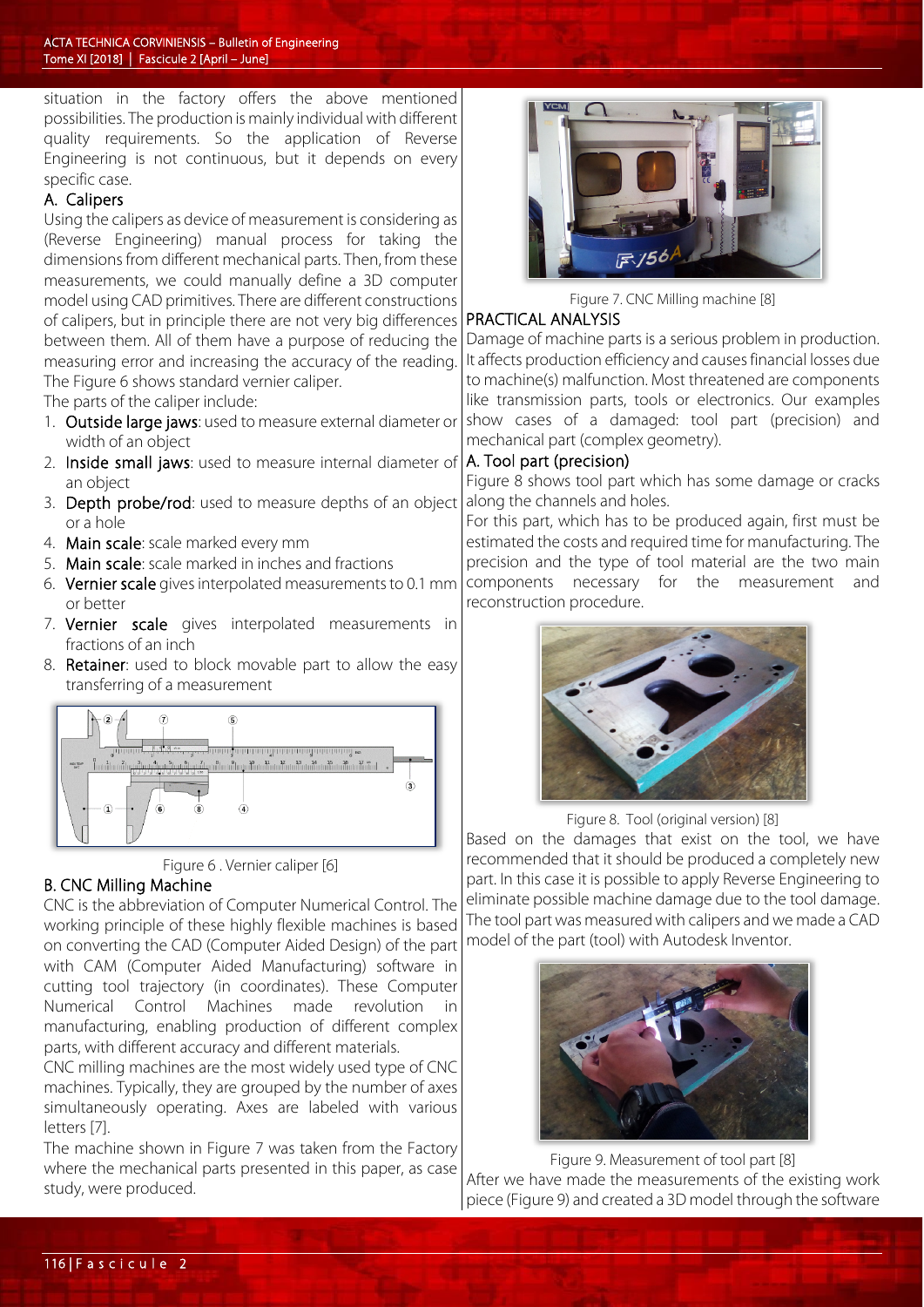(Figure 10), the next step was the machining the part on the |a new one. In this case it is also possible to apply Reverse respective machine (Figure 11),

The tool part was drawn in 1:1 ratio, so its conversion in required different forms was very easy.

The software used in this case (Autodesk INVENTOR 2017) is very professional and provides many opportunities for designing and correction of parts.



Figure 10. CAD model of tool part



Figure 11. Production of tool part with CNC Milling machine [8] B. Mechanical part (complex geometry)

The mechanical part shown in Figure 12 is used like housing for holding shafts with bearings and it makes an assembly with bolts with another part. This broken mechanical part should have been manufactured again with previous estimation of costs and necessary time for production. The complex geometry of this mechanical part was very difficult to be measured and to be created a 3D geometrical model.

The requirement was to compare the original part produced with casting, with the part made of construction steel manufactured by milling. We made some optimization in geometric shape of the mechanical part in order to obtain easier manufacturing, but the functionality remained still unchanged, the same like in the original part.



Figure 12. Mechanical part (original version) [8] Based on the damages that are presented in the Figure 12, we recommended that mechanical part should be produced as (Figure 15).

Engineering in order to eliminate the part damage. The part was measured with calipers and we made a CAD model of the mechanical part with Autodesk Inventor (Figure 13).





Figure 13. CAD model of the mechanical part After we have made the measurement of the existing work piece and creating the 3D model through the software (Figure 13), the next step was the manufacturing on the milling machine (figure 14).



Figure 14. New mechanical part produced with milling and welding

# RECOMMENDATIONS FOR IMPROVEMENT

Analyzing the current situation in the Factory which was given as a practical example, it could be mentioned that the measurement of the machine parts with calipers affects on continuous loss of time during the measurement process and reduces the reliability for accurate measurements.

Error criteria set by the parts ordered for rejection of mechanical parts was 0.1 mm. Parts with errors above 0.1 mm were considered as a scrap.

The above given examples, show us that the application of Coordinate Measuring Machine (CMM) technology would be much better, because the accuracy will be higher and the ability to make corrections will be much faster.

Coordinate Measuring Machine (CMM) consists of a probe supported on three mutually perpendicular (x, y, and z) axes